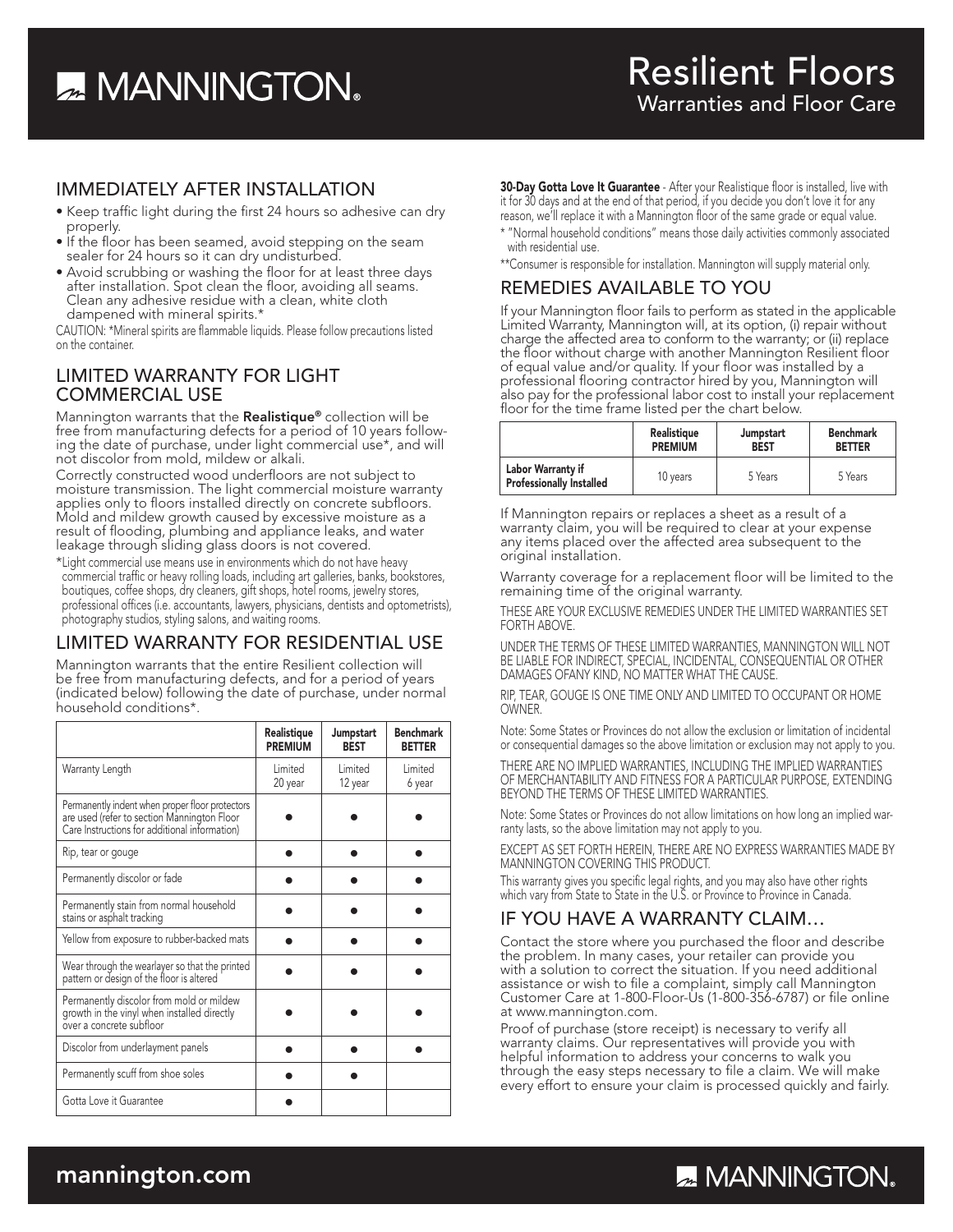You may write to us at: Mannington Mills, Inc. Attn: Customer Care P.O. Box 30 Salem, NJ 08079 Email: service@mannington.com

For your reference, fill in the following information and keep this sheet handy:

Pattern Number:

Purchase Date:

Retailer where you purchased your Mannington LVS Floor:

Store Phone Number:

### LIMITED WARRANTY EXCLUSIONS AND CONDITIONS

• Mannington's Limited Warranties apply only to floors purchased after April 1, 2019. Proof of purchase is necessary to verify all warranty claims.

\_\_\_\_\_\_\_\_\_\_\_\_\_\_\_\_\_\_\_\_\_\_\_\_\_\_\_\_\_\_\_\_\_\_\_\_\_\_\_\_\_\_\_\_\_\_\_\_\_\_\_\_\_\_\_\_\_

- The Limited Warranties do not apply to "seconds" or "mill trial" grade products.
- The Limited Warranties apply to residential use only and do not cover any commercial use.
- The Limited Warranties apply only to the original purchaser and the original installation site, and are not transferable.
- The Limited Warranties do not cover construction related damage.
- The Limited Warranties do not cover conditions caused by improper use or maintenance, such as:
- loss of gloss or build-up of dulling film due to lack of maintenance or improper maintenance.
- damage resulting from failure to follow floor care instructions.
- scuffs, scratches, cuts, or damage or discoloration from carpet dyes, fertilizer or other chemicals.
- damage caused by burns, flooding, fires and other accidents.
- damage caused by abuse (i.e. dragging appliances, heavy or sharp objects across the floor without proper protection).
- damage caused by vacuum cleaner beater bars or caster wheels.
- use of mats that are labeled "non-staining".
- failure to support furniture with floor protectors made of nonstaining felt or non-pigmented hard plastic. Protectors must be the same diameter of the object and rest flat on the floor.
- The Limited Warranties do not cover fading or discoloration from heat or sunlight.
- The Limited Warranties do not cover variations of color, shade, gloss, or texture of the floor you purchase from those shown on samples or photographs.
- The Limited Warranties do not cover discoloration from mold or mildew growth in the vinyl caused by excessive moisture resulting from flooding, leaking plumbing or appliances, water entering through sliding glass doors or similar conditions.
- If your floor is replaced because of discoloration or staining from underlayment panels, mold or mildew growth or asphalt tracking, the replacement floor will not be warranted against future discoloration or staining.

### RFCI STAND ALONE STATEMENT REGARDING MOLD AND MILDEW

Issues concerning mold and mildew are gaining increased attention from both residential and commercial property owners, as well as the public at large. In virtually all situations, if there is a mold issue, there is an excessive moisture issue. In order to prevent, control, or remediate mold and mildew, one must first identify, evaluate and eliminate the source of excessive moisture.

Prior to removing an existing floor following the RFCI Recommended Work Practices for Removal of Resilient Coverings (unless state or local law requires other measures) or installing a new floor, if there are visible indications of mold or mildew or the presence of a strong musty odor in the area where the flooring is to be removed or installed, the source of the problem should be identified and corrected before proceeding with the flooring work. Visible signs of mold or mildew, such as discoloration, can indicate the presence of mold or mildew on the subfloor, on the underlayment, on the back of the flooring and sometimes on the floor surface. If mold or mildew is discovered during the removal or installation of flooring, all flooring work should stop until the mold or mildew problem (and any related moisture problem) has been addressed. Before installing the new flooring, make sure the underlayment and/or subfloor is allowed to thoroughly dry and that any residual effect of excessive moisture, mold or structural damage has been corrected.

To deal with mold and mildew issues, you should refer to the U.S. Environmental Protection Agency (EPA) guidelines that address mold and mildew. Depending on the mold or mildew condition present, those remediation options range from cleanup measures using gloves and biocide to hiring a professional mold and mildew remediation contractor to address the condition. Resilient flooring, because it is relatively nonporous, allows any mold and mildew on the flooring surfaces to be easily cleaned. Remediation measures may require structural repairs such as replacing underlayment and/ or subfloor contaminated with mold or mildew as a result of prolonged exposure to moisture.

The EPA mold guidelines are contained in two publications: "A Brief Guide To Mold, Moisture and Your Home" (EPA 402-K-02-003) and "Mold Remediation in Schools and Commercial Buildings" (EPA 402- K-01-001). Appendix B of the "Mold Remediation in Schools and Commercial Buildings" publication describes potential health effects from exposure to mold, such as allergic and asthma reactions and irritation to eyes, skin, nose and throat. These publications can be located on the EPA's website at www.epa.gov/iaq/molds/.

#### MANNINGTON FLOOR CARE INSTRUCTIONS

- Use doormats outside each entrance to your home to prevent dirt, sand, grit and other substances such as oil, asphalt and driveway sealer from being tracked onto your floor.
- To minimize potential staining from asphalt tracking, we suggest you use latex-based driveway sealer on your driveway.
- Close your curtains or blinds where extreme sunlight hits the floor. A combination of heat and sunlight causes most home furnishings to fade or discolor.
- Support furniture with wide-bearing, non-staining floor protectors. The protectors should be at least one inch in diameter, made of non-pigmented hard plastic, and rest flat on the floor. Nonstaining felt protectors are also acceptable. Make sure any metal protectors are rust-proof. Replace your narrow dome furniture rests with wide-bearing ones.
- If you need to move heavy furniture and/or appliances across the floor, always use strips of wood or hardboard runways to protect the floor. Always use runways even if you have an appliance dolly, or even if the heavy objects are equipped with wheels or rollers.
- Sweep your floor regularly (at least once per week).
- Prevent stains by wiping up spills immediately.
- Occasional mopping with Mannington Award Series® Rinse-Free Cleaner is recommended when dirt builds up and sweeping alone is not sufficient. Use a solution of 2 to 3 capfuls of Award Series® Cleaner (or clear, non-sudsy ammonia) in one gallon of warm water. Use of more than the recommended amount of cleaning solution may leave a dulling film. Do no use soap or detergent products as they will leave a dulling film. Rinsing is not required when using Mannington Award Series® Rinse-Free Cleaner, but if time permits, rinsing will provide the best care.
- Floors with NatureForm®, NatureForm Optix™ and NatureForm HD® visuals are low-gloss floors; use polish or "mop and shine" products only if you wish to make the floor shiny.
- All high-gloss floors will lose shine over time. To restore gloss, we recommend applying Mannington Award Series® High-Gloss Polish. Do not use wax. Do not buff. Be sure to thoroughly clean, rinse and allow the floor to dry completely prior to applying polish.

### mannington.com